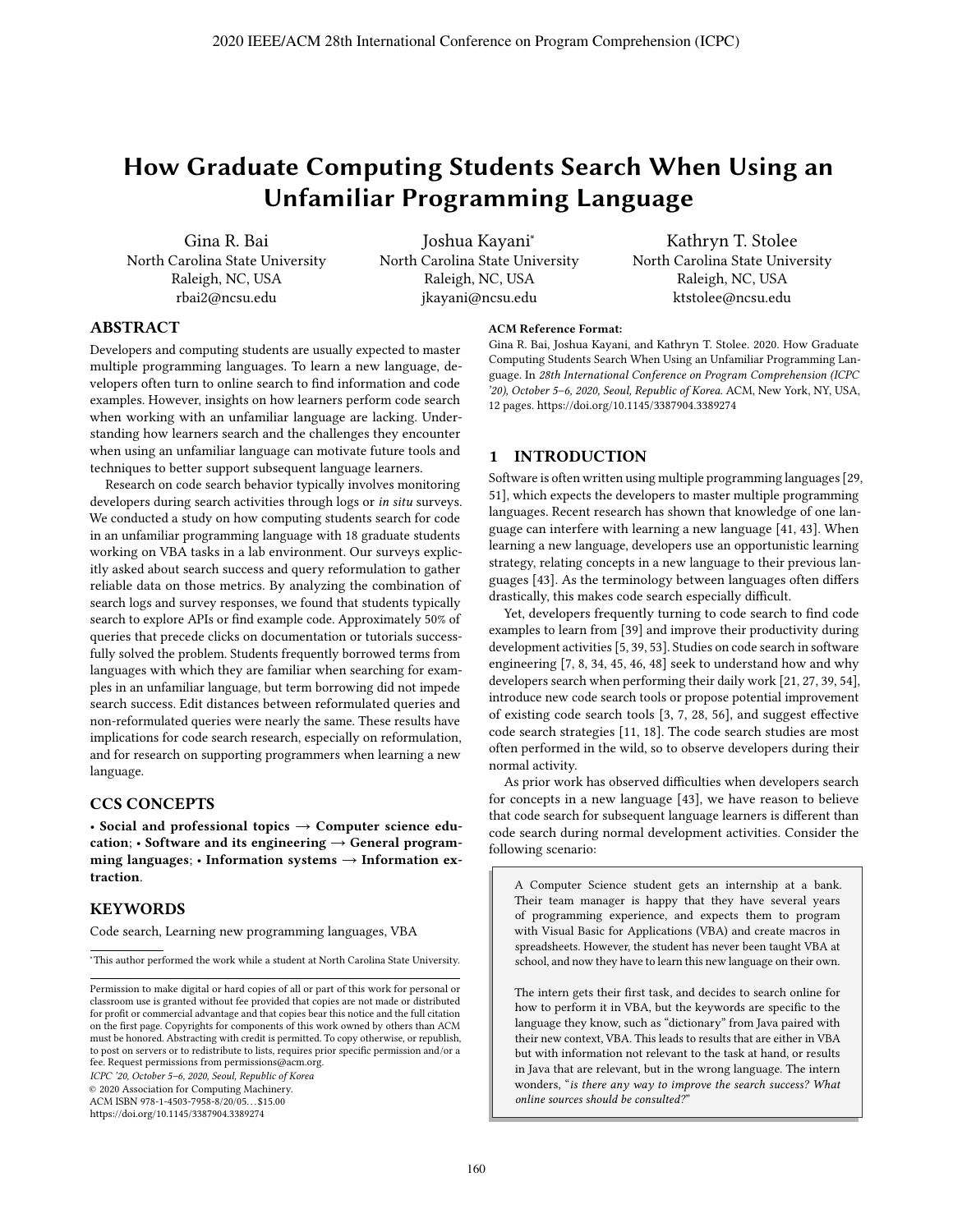In this scenario, the intern cannot find the resources they want due to mismatched terminology between the language they know, Java, and the language they need, VBA. This common situation is observed in prior research [42]; in this exploratory work on code search, we target students learning a new language.

Understanding and addressing the challenges learners encounter during search could lead to better search experiences for learners, especially students, who have less experience than the professional developers with learning a subsequent language. Therefore, we design a study that involves tasks in a language unfamiliar to the participants and recruit graduate students in Computer Science as participants.

Our methodology involves logging search and browser activities and periodically surveying participants about their current tasks, similar to prior work [39]. However, unlike prior work, we specifically explore the factors that lead to search success (RQ3), which is determined by explicitly asking participants if a search was successful. Prior human studies with code search do not indicate what factors lead to successful searches, in large part because obtaining evidence of search success is tricky. Relying on result clicks [14] is incomplete as often the answer appears in the preview accompanying a search result. Relying on evidence of query reformulation can reliably find failed searches [20, 24], but not successful ones. We address this shortcoming using in situ surveys that specifically ask about search success.

Given the similarity in methodology, where appropriate, parallels are drawn between the learners in our study and professional developers from a similar study at Google [39]. While the contexts of the studies varied widely (i.e., normal developer workflow [39] with Google Developers vs. a lab study with students working with an unfamiliar language), similarities and differences shed light on how we may be able to train subsequent language learners to use search better in their workflow, or build a better search tool to facilitate more successful searches. We summarize our contributions as follows:

- insights on the factors that make a query successful,
- better understanding of the code search behaviors of subsequent language learners, and the similarities and differences of search behaviors between learners and professionals, and
- suggestions on improving the success of searches when learners are working with an unfamiliar language.

To our knowledge, we are the first to study how subsequent language learners [6, 19, 32, 41] perform code search, and our results have implications for how to better support them. Our main findings and suggestions include:

- Successful searches use natural language phrases, such as "if statement," instead of coding shortcuts, such as "if".
- Successful searches more often consult official documentation and tutorials with example code rather than Q&A sites.
- Reformulations occur much more quickly after a previous query than searching for a new topic. The Levenshtein distance between successive queries alone may not indicate a reformulation.
- As term borrowing was commonly observed in search queries, an "API translator" that can map APIs across languages would assist subsequent programming language learners.

• Since learners often search to explore language syntax, APIs/libraries, and example code, we encourage CS educators to include short sample code when presenting or requiring use of new APIs/libraries.

This paper describes the context and methods we used to collect the surveys and logs for this study in Section 2. Section 3 presents the detailed study results. Implications of the findings are suggested in Section 4.2 and the potential threats to validity are discussed in section 4.4. Finally, Section 6 presents some concluding remarks and suggests modifications on future work.

### **2 STUDY**

- We frame this study around the following three research questions: **RQ1:** Why do subsequent language learners search?
	- **RQ2:** What does a typical search session entail for a subsequent language learner?
	- **RQ3:** What are the factors that impact the success of search queries for subsequent language learners?

### **2.1 Study Design**

Using a combination of surveys and logs, Sadowski, et al. [39] explored the search behavior of Google developers; it is from this study that we derive our methodology. Table 1 summarizes the similarities and differences of the context and collected data between the previous study and this study. To target subsequent language learners, we run our study in a lab environment with graduate students. Participants were given tasks in the unfamiliar languages. Due to the experimental context, we were able to collect more survey responses per query as compared to the previous study, providing a higher density of auxiliary information per query.

One of the shortcomings of the original study is that there was no notion of search success in the logs or the queries. That is, it was not clear from the data when a search session was successful or unsuccessful. To address that shortcoming, in this study, we ask explicitly about search success in two surveys, one deployed when a tab is closed (Figure 4) and another deployed when it is suspected a query is reformulated (Figure 3). Another shortcoming is the use of edit distance to detect reformulation, which may not represent actual reformulation; we address this by asking participants whether their current query is intended to solve the same problem as the previous query in a reformulation survey (Figure 3).

### **2.2 VBA Programming Tasks**

We chose Visual Basic for Applications (VBA) because it is a popular programming language with many online resources [4, 13], but it is not commonly used by the graduate students in Computer Science at North Carolina State University (NCSU, our participant population). Each task includes a general learning goal (e.g., conditions and loops, string manipulation), a task description with requirements, and a sample output/result for the task. The five tasks<sup>1</sup> are summarized as follows:

**Task 1** provides participants a list of numbers in a column, and asks participants to record a macro and create a button that returns the average value of the numbers in this column

<sup>1</sup>Artifacts are available at: https://github.com/ginaBai/CodeSearch\_VBA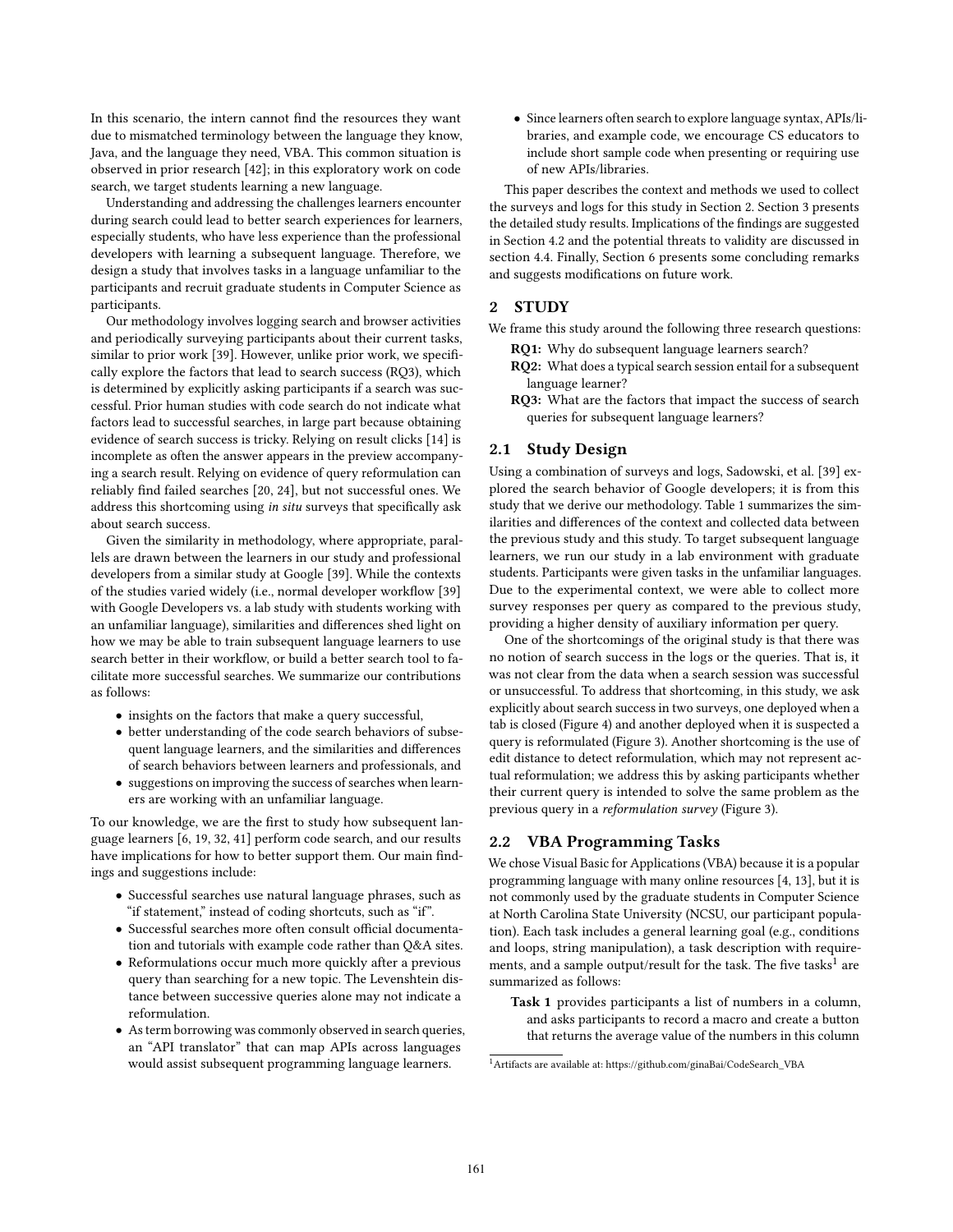|                          | The Original Study                                   | This Study                                    |
|--------------------------|------------------------------------------------------|-----------------------------------------------|
| Duration                 | 15 consecutive days (4 weekends and 11 weekdays)     | 90-minute lab session                         |
| # Participants           | 27 Google developers                                 | 18 NCSU graduate students                     |
| Compensation             | None                                                 | Drawing to win a \$30 Amazon gift card        |
| Context                  | Daily work                                           | 5 VBA tasks                                   |
| <b>Survey Types</b>      | 1 survey, 4 questions                                | 4 surveys, 2-6 questions each (Section 2.3.3) |
| <b>Survey Setting</b>    | 10 surveys per day, 10-minute time interval          | 10 surveys per hour, 1-minute time interval   |
| <b>Survey Responses</b>  | 394 responses                                        | 216 responses                                 |
| <b>Survey Collection</b> | Browser extension, surveys triggered when developers | Browser extension, survey triggered under     |
|                          | accessed the internal code search site               | four conditions (Section 2.3.3)               |
| # Total Log Entries      | 77,632 entries                                       | 3,508 entries                                 |
| # Total Queries          | 3,870 queries                                        | 229 queries                                   |
|                          |                                                      |                                               |

**Table 1: Summary on Study Designs of the Original Study [39] and this Study**

when the button is clicked. This task can be completed with or without VBA code.

- **Task 2** requires participants to create a button that creates a message box with "Hello World!" on it once clicked.
- **Task 3** provides participants a list of scores in a column called Grade, ranging from 43 to 100, and ask participants to create a button that populates a column called P/F with P or F for Pass or Fail, respectively, depending on Grade: P is for a score that is greater than or equal to 60 in column Grade, and F otherwise.
- **Task 4** provides participants an unsorted inventory list of unique labels in a column called Item with their prices listed in a column called Price. Their goal is, given a separate target list of labels, to create a button that populates a column Price for the items in the target list based on the inventory list. The Excel built-in function VLOOKUP is not allowed in this task.
- **Task 5** provides participants a list of phone numbers in the format of (XXX)XXX-XXXX, and asks participants to create a button that populates a column called Area Code with unique area codes and their associated counts in a column called Count.

Participants were instructed to complete the tasks in order.

# **2.3 Data Collection**

We developed a Google Chrome extension<sup>2</sup> that records search events and browsing history and deploys surveys. To capture the questions the participants are trying to solve, we prompt users with short surveys periodically. In this way, we are able to combine the survey responses with logs analysis.

*2.3.1 Tool Implementation.* The implementation consists of two parts: a client-side Google Chrome browser extension for logging data and a Flask web server for storing data. On the client side, the browser extension does the following: 1) initialize browser local storage that holds the log information, including issuing a unique 10-digit ID number to each participant, 2) track Google searches, 3) track link clicks on all pages, 4) detect possible query reformulations via word-level Levenshtein distance (if distance  $\geq$ 

two words [23]), 5) format and deploy the surveys, and 6) send all collected logs to our server for storage. All collected data are stored in a password-secured SQLite database on an encrypted server.

*2.3.2 Procedure.* The study was conducted in a lab setting over two sessions, 90 minutes each. Participants attended one lab session only. Participants were instructed to install the Google Chrome extension on their personal laptops and keep the extension enabled during the lab session.

*2.3.3 Surveys.* To avoid over-taxing the participants, a maximum of 10 surveys per hour were deployed with a one-minute minimal interval between surveys. A survey is triggered when a participant performs one of the following four actions:

### (1) **Finishes installing the extension**

Preliminary Survey (Figure 1). We collect participants' technical background such as programming experience, their intentions of code search, and demographic information.

### (2) **Makes a search**

Context Survey (Figure 2). We ask participants about the activities they are doing, and the specific question they are solving. Questions Q2, Q3, and Q5 are from prior work [39]. In addition, we ask what approach(es) they've adopted to solve the tasks.

### (3) **Reformulates a query**

Query Reformulation Survey (Figure 3). A query is identified as a potential reformulation if its word-level Levenshtein distance from the prior query is greater than or equal to two. This survey verifies the reformulation by asking in the current query is related to the previous one. It also asks if the prior query solved the problem. If so, how did it help; if not, what information is missing.

### (4) **Closes the search tab**

Search Tab Closed Survey (Figure 4). This survey asks if the prior query solved the problem. If so, how did it help; if not, what information is missing.

A survey will not be triggered by any event if the prior survey is deployed within a minute or the number of deployed surveys has reached the hourly limit.

We asked participants to complete the survey every time it is deployed, although completion is not forced.

<sup>2</sup>Chrome web store: https://chrome.google.com/webstore/detail/chrome-code-search/ ljdehfmdnkelbnpogdeobpaldeibecek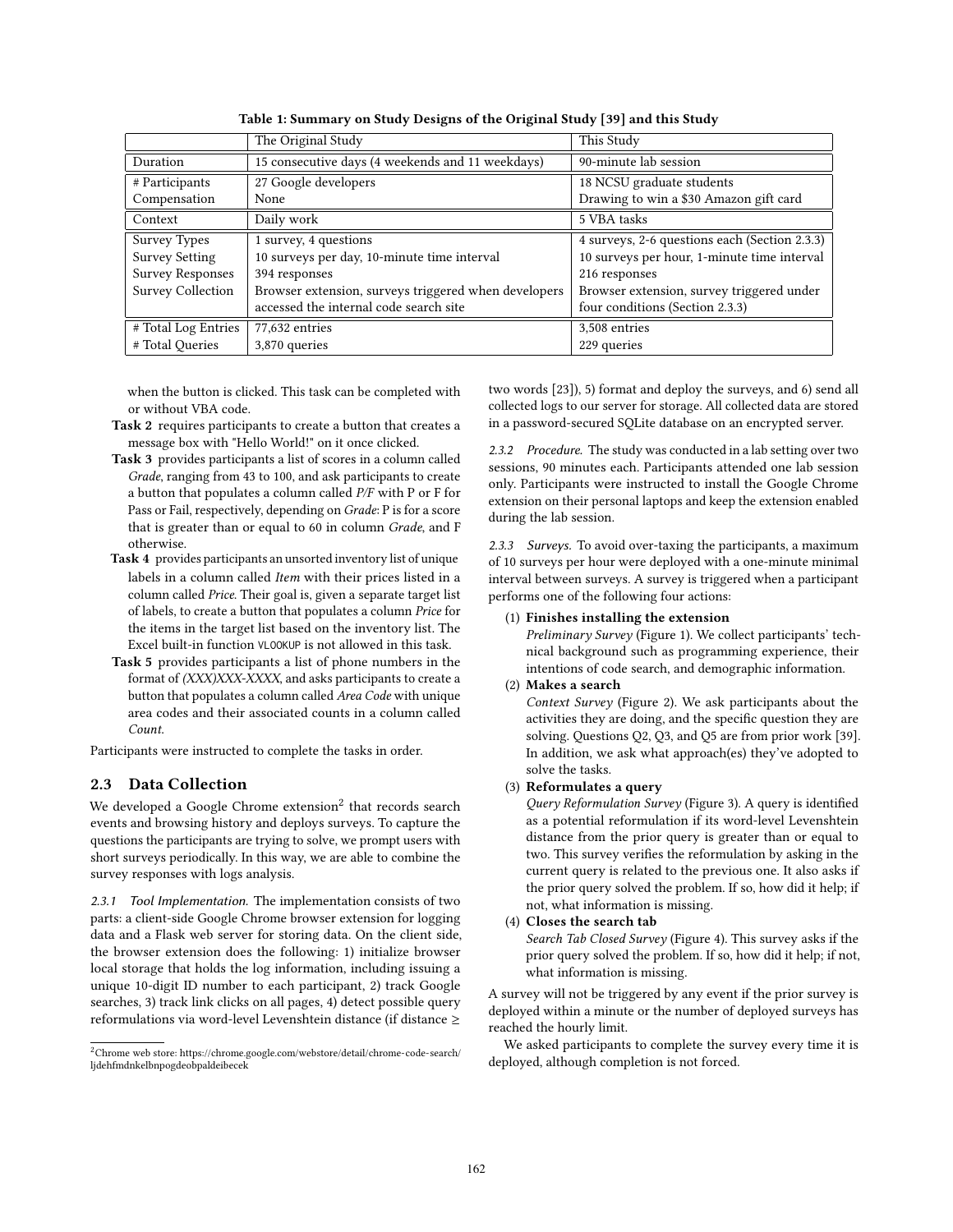**Q1: How would you rate your overall programming experience?** A. Novice B. Intermediate C. Expert

**Q2: What languages do you work with most frequently?** - Java - C - C++ - Python - C# - PHP - JavaScript □ Visual Basic .Net □ Perl □ Assembly □ Ruby □ Delphi □ Object Pascal □ Swift □ Objective C □ MatLab □ R - PL/SQL - COBOL - Groovy - Other: \_\_\_\_\_\_\_\_\_\_\_\_

**Q3: In what contexts or for what purpose(s) do you search for codes via websites during software development activities?** Short Answer:

**Q4: When solving a programming/development/technical problem, how often do you: (rank the following from most often to least often with number 1, 2, and 3)**

| Ask a colleague/friend        | A. 1 | B 2 | C. 3 |
|-------------------------------|------|-----|------|
| Web or online search          | A. 1 | B 2 | C 3  |
| <b>IDE</b> search/exploration | A. 1 | B 2 | C.3  |
| Other:                        |      |     |      |

**Q5: What's your occupation?**

A. Undergraduate Student B. Graduate Student

C. Student with working experience in the industry

F. Other:

**Q6: How would you identify your gender?**

A. Female B. Male C. Non-binary D. Prefer not to disclose

**Figure 1: Preliminary Survey**

**Q1. What languages is your search related to? (separate each** language with a newline [hitting the enter key])

### **Q2: What are you doing?**

A. Exploring (Looking into a certain programming language, etc.) B. Debugging code (Why does ABC return null?, How to use XYZ debugger?, etc.)

C. Designing/Developing a feature D. Maintaining old code E. Other:

**Q3: How familiar are you with the code you're looking for?** A. Very Familiar (e.g., I've written something similar in the past) B. Somewhat Familiar (e.g., I've seen something like it before) C. Not familiar (e.g., this is entirely new to me)

# **Q4: What else have you tried to answer this question?**

- Searched local codebase

- Consulting a friend/colleague in person

- Consulting a friend/colleague via email, IM, etc.

- Consulted a book/textbook

**Q5: What question are you trying to answer?** \_\_\_\_\_\_\_\_\_\_\_\_\_

**Q6: What type of code are you working on?** A. Backend (database, cloud storage, etc.) B. Front-end GUI C. Middleware  $\qquad \qquad$  D. Other:

**Figure 2: Context Survey**

*2.3.4 Log Data.* A log entry is created when a participant performs one of the following trigger events: searches, closes a tab, clicks a

### **Q1: When you searched, [Previous Query], did you solve the problem?**

A. Yes (jump to  $Q2_y$ ) B. No (jump to  $Q2_n$ )

#### **Q2\_y: What solved it?**

□ Found a needed API (how to modify CSS with jQuery) - Found a needed implementation (bubble sort implementation in Java) Asked a colleague online/email

- Asked a colleague in person -□ Other method: \_\_\_\_\_\_\_\_\_\_\_\_

**Q2\_n: Is your search, [Current Query], related to the problem?** A. Yes (jump to Q3) B. No

**Q3: What do you need to solve the earlier query?**\_\_\_\_\_\_\_\_\_\_\_

**Figure 3: Query Reformulation Survey**

**Q1: When you searched, [Current Query], did you solve the problem?** A. Yes (jump to  $Q2_y$ ) B. No (jump to  $Q2_n$ ) **Q2\_y: What solved it?** - Found a needed API (how to modify CSS with jQuery) □ Found a needed implementation (bubble sort implementation in Java) - Asked a colleague in person - $\square$  <br> Asked a colleague online/email □ Other method: \_\_\_\_\_\_\_\_\_\_\_\_\_ **Q2\_n: Why?** A. Need more related information B. Need to reformulate the query C. Other:

**Figure 4: Search Tab Closed Survey**

link, switches tabs, or switches to another application. The logged information includes:

- **UserID**: A unique number that distinguishes participants.
- **Time**: Time of this activity.
- **Type**: Types of browser activities, including: closed the tab, clicked a link, deployed survey, received survey responses.
- **URL**: The url of the website the participant clicked.
- **TabID**: Browser-assigned ID for each tab to track the tab activities.
- **Query**: String from an online search query.

# **2.4 Participants**

We invited students enrolled in a graduate software engineering course at North Carolina State University via email to participate in the study (response rate: 42.6%). A short introduction to this study, including the purpose thereof, and the tool (Google Chrome extension) used in the study, was made available to all potential participants. As compensation, participants who have the extension enabled and recording for at least 45 minutes were eligible to enter into a drawing to win a \$30 Amazon gift card. In total 23 students completed the initial surveys. After discarding data from five participants whose interactions were recorded for less than ten minutes, we were left with data from the remaining 18 participants for analysis (average: 78.5 minutes, median: 84 minutes), which includes four female students and fourteen male students.

The 18 participants self-reported their expertise in general programming skills: one as a novice developer, five as experts, and twelve as intermediates. Two participants claimed to have prior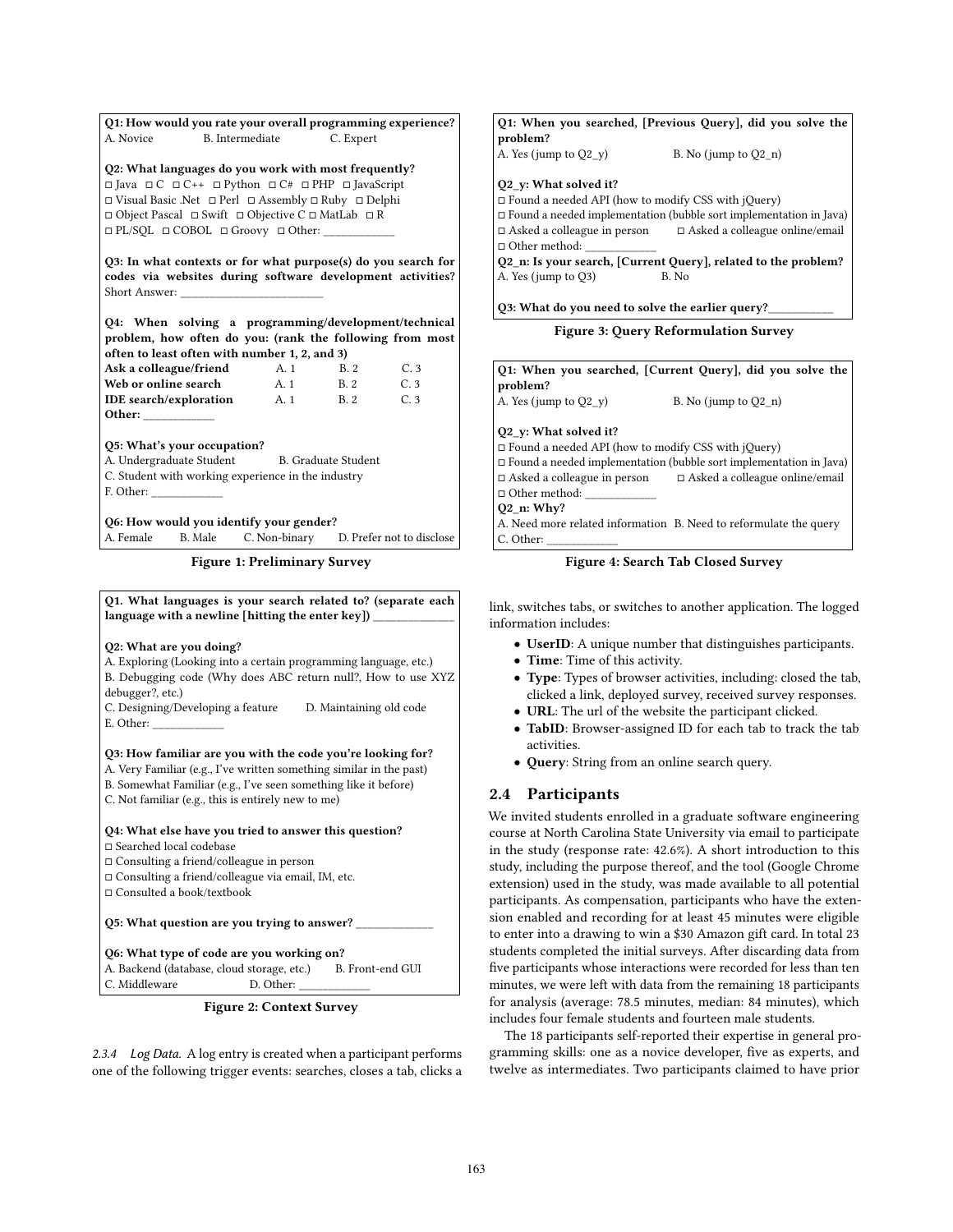working experience in the industry. All participants often search on websites for code, and the majority of participants sometimes or often ask friends for help (16/18) or search on IDEs (16/18). Participants came from a diverse programming language background, including object-oriented programming languages and scripting languages, but not VBA. The top five frequent programming languages used by the participants were: Java, JavaScript, C++, C, and Python.

### **2.5 Analysis**

We grouped the logs by participants' IDs and sorted them by log time. Surveys were tabulated and associated with browser events for analysis. Logs were analyzed to collect 1) search queries, 2) ordered list of clicked website URLs associated to each query, and 3) time spent by a participant on a clicked result page.

The logs were split into search sessions. Due to our study context, adopting the definition of a search session from the study on Google developers [39] was problematic. When considering a search session as a series of developer activities separated by 6 minutes of inactivity, each participant in our study had exactly one search session. Thus, we treat each search query and its associating result clicks as one search session (referred to as "micro-session" in prior work [39]).

Our reformulation surveys were deployed when the Levenshtein distance was two or greater, in line with prior work [23, 34]. If participants answer yes to  $Q1$  (Figure 3), this indicates that the current query is not a reformulation and begins a new topic. If the participant answers no to Q1 and yes to  $Q2_n$ , this means that the previous query did not solve the question and the current query is related to the same problem, and thus the current query is a reformulation. If a participant answers no to  $Q1$  and no to  $Q2_n$ , we assume that the problem is the same but the participant is trying a new approach, and thus the query is not a reformulation. While prior work makes assumptions about reformulation based on topic analysis or query distances, these survey responses serve as a ground truth for reformulation analysis. While we do not have enough data to build a classifier to predict reformulation, we can analyze the context around known reformulations versus known non-reformulations.

#### **2.6 Data Summary**

The 18 participants generated 3,508 log entries, including 216 survey responses and 229 queries during the lab sessions. Each participant made an average of 12.7 queries (median: 13 queries), each query led to an average of three search result clicks (median: two clicks), and the average time interval between each query was 5.8 minutes (median: 4.3 minutes).

As to the surveys, 216 of 389 deployed surveys were completed and collected, including 18 Preliminary Surveys (response rate: 100.0%), 35 Context Surveys (response rate: 39.3%), 138 Query Reformulation Surveys (response rate: 54.5%) and 25 Search Tab Closed Surveys (response rate: 86.2%).

### **3 RESULTS**

In this section, we present the results for each research question in turn.

**Table 2: Answers to 18 Preliminary Survey Question "In what contexts or for what purpose(s) do you search for codes via website during software development activities" (***Category* **- Multiple Answers are Allowed)**

| Category                       | #par $(\%)$ |  |  |
|--------------------------------|-------------|--|--|
| Look for Example Code (How)    |             |  |  |
| Library / Class / API          | $9(50.0\%)$ |  |  |
| Method / Function / Operation  | $7(38.9\%)$ |  |  |
| Syntax                         | $9(50.0\%)$ |  |  |
| Solution                       | 4(22.2%)    |  |  |
| <b>Explore Code (What)</b>     |             |  |  |
| Concept                        | 3(16.7%)    |  |  |
| <b>Determine Reasons (Why)</b> |             |  |  |
| Debug                          | 7 (38.9%)   |  |  |

**Table 3: Answers to 35 Context Survey Question "What are you doing?" (***Goal* **- Multiple Choice) and Question "What are you trying to answer?" (***Example* **- Short Answer)**

| Goal         | Example                                         | $N11$ m |
|--------------|-------------------------------------------------|---------|
|              | "How to enable developer tools in Excel"        |         |
| Exploring    | "How to do lookup in excel"                     | 19      |
|              | "How to print in VBA"                           |         |
|              | "Basic steps to record an excel macro"          |         |
| Designing    | "Using and iterating hashtable in VBA"          | 8       |
|              | "Find unique values in a column"                |         |
|              | "Loop over a column excel vba"                  |         |
| Debugging    | "Create dictionary in excel vba"                | 6       |
|              | "Found an implementation but was getting error" |         |
| <b>Ither</b> | "enabling a feature in Microsoft Excel"         | 2       |

### **3.1 RQ1: Why do subsequent language learners search?**

Learners most frequently searched for example code and potential ways to resolve bugs or errors in their programs.

We analyzed the self-reported purposes of why participants search during programming. In 18 Preliminary Surveys, the most frequently reported goals were to find specific syntax, libraries/ classes/APIs, implementations or sample usage of methods/functions/operations during development. Table 2 shows three main reasons why participants search (Category), where the categories were adopted from the prior work of Sadowski, et al [39], and the number of participants who stated these reasons and its percentage out of 18 (#par  $(\%)$ ). For example, nine participants claimed that they usually search for correct syntax during software development; an example query made by a participant is, "vba if statement".

We then explored the questions participants were trying to solve as collected in 35 Context Surveys (See Table 3). Participants were asked to categorize their motivation into exploring, designing or debugging (Goal), and then answer the open-ended question, "What question are you trying to answer?" with a brief description of current search activity; example queries can be found in column Example. For example, 19 queries were made to explore how to perform an action in Excel or with VBA with queries such as "How to enable developer tools in Excel".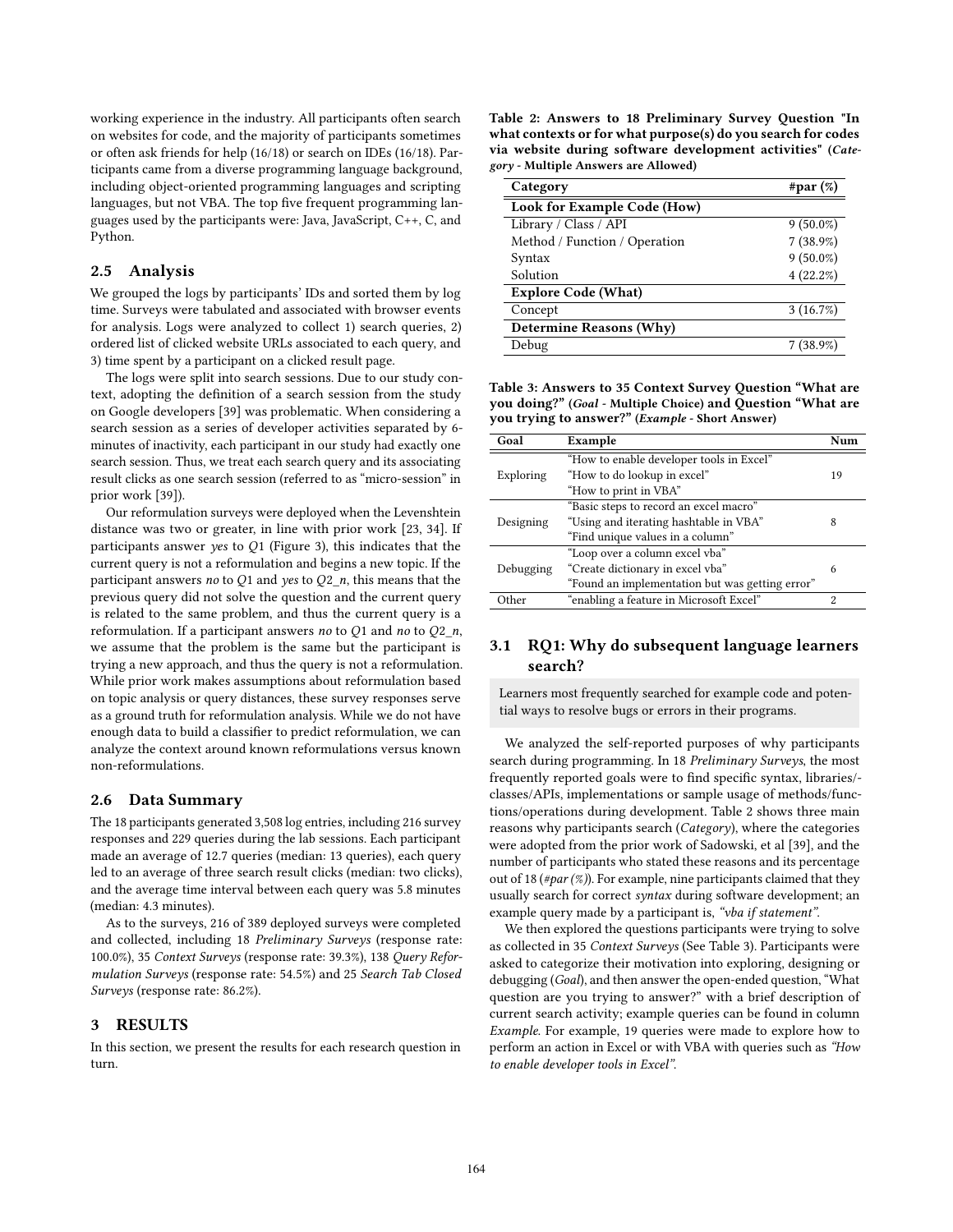| <b>Search Session</b> | Description                              | #Session     | <b>Purpose of Search</b> | #Purpose      |
|-----------------------|------------------------------------------|--------------|--------------------------|---------------|
|                       |                                          |              | Exploring                | $4(11.4\%)$   |
| S                     | 1 Search Query + 0 Result Click          | 34 (14.8%)   | Designing                | $3(8.6\%)$    |
|                       |                                          |              | Debugging                | $2(5.7\%)$    |
|                       |                                          |              | Exploring                | $6(17.1\%)$   |
| <b>SC</b>             | 1 Search Query + 1 Result Click          | 68 (29.7%)   | Designing                | $1(2.9\%)$    |
|                       |                                          |              | Debugging                | $1(2.9\%)$    |
|                       |                                          |              | Exploring                | 11 $(31.4\%)$ |
| $SCC+$                | 1 Search Query + 2 or more Result Clicks | 127 (55.5%)  | Designing                | $4(11.4\%)$   |
|                       |                                          |              | Debugging                | $3(8.6\%)$    |
| Total                 |                                          | 229 (100.0%) |                          | 35 (100.0%)   |

**Table 4: Search Sessions and Corresponding Purpose of Search Reported in Context Surveys**

Participants explored code (Table 3) and searched for example code (Table 2) frequently. They also searched for assisting debugging, which matches their self-reported purposes for searching were example codes, including APIs, syntax and existing solutions, and determine reasons why code did not work correctly (Table 2). This observation also matches the search goals of professional developers reported in the prior work [39]. While only 10% of professionals' queries tried to determine why something is failing, 17% of students' queries recorded in Context Surveys focused on debugging.

# **3.2 RQ2: What does a typical search session entail?**

Each query was followed by three result clicks on average. An average participant spent about five minutes before reformulating a query. Learners generated more verbose queries than professionals did (5.6 words vs. 1.9 words) and required longer time to scan the search results.

We identified three typical search sessions (Search Sessions), as shown in Table 4. The column Description introduces the session formats, and the column #Session introduces the frequency and their percentage among all search sessions. We adopted a truncated regexlike syntax for the sessions: where  $S$  is a search query and  $C$  is a result click. For example, SCC+ means one search query followed by two or more result clicks. We also investigated the Context Surveys within each session. The majority of SCC+ patterned search sessions were exploring new content/topics (11 in #Purpose). Even when a search is not followed by a click, as in the S pattern, exploring is the dominant purpose of the search, representing 44.4% (4/9) of the S sessions with surveys. This could happen when the previews on the search results contain enough information for participants to find what they need.

As for search query length considering all 229 queries, an average query contains 5.6 words, with a median of five words and a maximum of 17. These numbers are higher than the numbers reported in prior work, which were 4.2 words per query [44] and 1.9 words per query [39]. The increment in words may be caused by participants' unfamiliarity with the programming language used in the study, or from the fact that they were using general web search like [4] and [34], which also report long code-related query lengths.

Focusing in on reformulations, we examine the queries that trigger a reformulation survey. The query that triggers the survey is the *current* query and the one before it is the *previous* query. Of the 138 queries that triggered a reformulation survey, 48 (34.8%) were reformulations (answering no to Q1 and yes to  $Q2$ <sub>n</sub> in Figure 3) while 90 (65.2%) were not (answering either yes to  $Q1$  (86 surveys) or *no* to Q1 and *no* to Q2\_*n* (4 surveys) in Figure 3).

When the current query is a reformulation, this occurs after an average of 3.0 (median = 2.0) result clicks; current queries that are not reformulations occur after 3.0 result clicks (median = 1.5). Based on the medians, this shows a slight uptick in clicks preceding a reformulation. The average time between a previous and current query is 4.7 minutes (median = 3.2) for a reformulation and 8.3 minutes (median = 6.0) for a non-reformulation. This indicates that reformulations occur much more quickly after a previous query and that less time is spent on each result click. However, a typical professional developers needed only eight seconds to reformulate a query [39]. This difference is possibly due to our participants' unfamiliarity with VBA, with the professionals' strong familiarity with their context, or with differences in how reformulations were computed in this analysis.<sup>3</sup>

Considering query length, when a query is reformulated, the length of the query is sometimes modified substantially (e.g., removing 12 words or adding seven words), and sometimes modified very little (e.g., changing one word, adding a word). The Levenshtein distance between a reformulated query and the previous query is 5.3 (median = 4.5) and the average distance between non-reformulated queries is similar, 5.3 (median = 5.0). These data provide preliminary evidence that basing reformulation on query distance metrics alone may not yield accurate results.

# **3.3 RQ3: What are the factors that impact the success of search queries?**

When looking for APIs or implementations, 71 of 107 (66.4%) searches were successful. In addition, consulting documentation and tutorials led to more successful searches than Q&A sites (e.g., StackOverflow). Learners frequently borrowed terms from languages with which they are familiar when composing queries, these queries were more successful on average than the typical query.

<sup>&</sup>lt;sup>3</sup>Prior work [39] used a word-level Levenshtein distance of at most one to identify reformulation.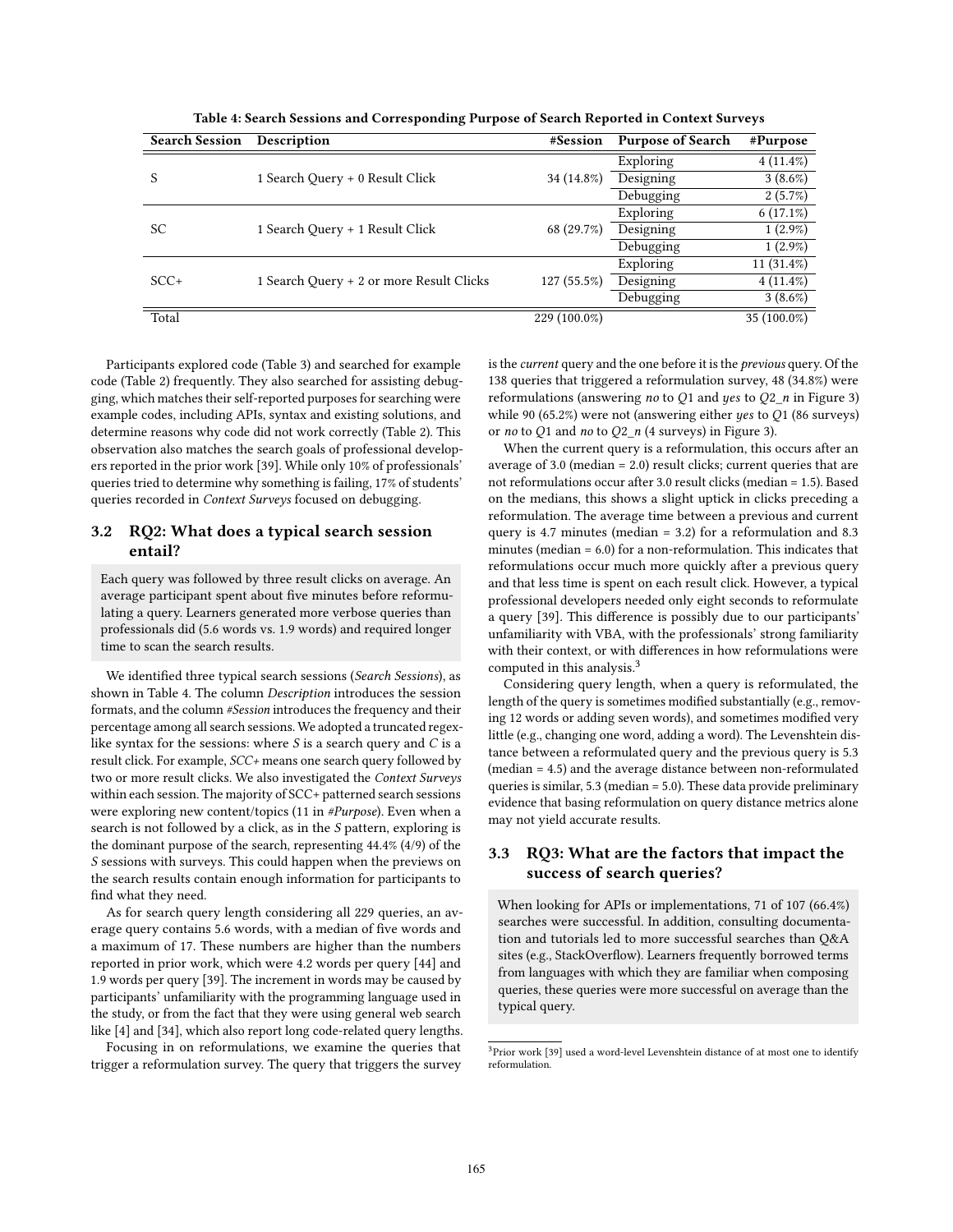**Table 5: 107 Successful Queries and Corresponding Reasons for Success (86 from** *Reformulation Survey* **& 25 from** *Search Tab Closed Survey***)**

| Problem were solved by          | #Queries     |
|---------------------------------|--------------|
| Finding relevant API            | 47 (43.9%)   |
| Finding relevant implementation | 53 (49.5%)   |
| Consulting others in person     | 4(3.7%)      |
| Other                           | $3(2.8\%)$   |
| Total                           | 107 (100.0%) |

**Table 6: Online Sources & Success**

| <b>Online Sources</b> | #Succ       | #Fail      | Total        |
|-----------------------|-------------|------------|--------------|
| Q&A sites only        | 19 (11.7%)  | $9(5.5\%)$ | 28 (17.2%)   |
| D&T sites only        | 54 (33.1%)  | 14 (8.6%)  | 68 (41.7%)   |
| Both O&A and D&T      | 25 (15.3%)  | 20 (12.3%) | 45 (27.6%)   |
| None                  | 9(5.5%)     | 13 (8.0%)  | 22 (13.5%)   |
| Total                 | 107 (65.6%) | 56 (34.4%) | 163 (100.0%) |

We consider a search query to be successful when a participant selects option Yes to the question "When you searched, [Previous/Current Query], did you solve the problem?" in either the Query Reformulation Survey or the Search Tab Closed Survey. In total, we collected 138 Query Reformulation Surveys (86 successful & 52 unsuccessful) and 25 Search Tab Closed Surveys (21 successful & 4 unsuccessful).

Among 107 surveys associated with the successful searches (Table 5), 47 surveys reported that problems were solved by a search result that contained a relevant API, 53 surveys reported that problems were solved by finding relevant implementations, four searches were concluded when the participant consulted others in person, and two problems were resolved by the participants themselves, while one did not provide detailed information as to why the search was successful. Among 56 surveys associated with unsuccessful searches, only six responses on the reasons of unsuccessful queries were submitted; the other 50 did not provide a reason for failure. Of the six, three stated that more information is needed, two stated that the query reformulation is needed, and one stated that specific functions or API is missing from the search results, which prevented this search from solving the problem.

We looked into online information sources consulted by participants and manually classified the sources into two categories: 1) Q&A sites (e.g., Stack Overflow, forums), 2) official documentation and official/third-party tutorials sites (D&T sites), similar to prior work [2, 8]. Table 6 shows the type and the number of clicked search results from each query. Table 6 lists the categories (Online Sources), their associated successful or unsuccessful queries (#Succ, #Fail). We observed that among successful queries, 50.5% (54/107) were followed by only documentation and tutorials sites, making that the most common resource leading to search success. Similarly, of the queries that consulted only D&T sites, 79% (54/68) were successful. This finding matches the prior work of Bai, et al. that consulting documentation and tutorials only are most likely to succeed during the search [2].

We also identified that 16/18 participants borrowed the terms from languages with which they are familiar. Similar borrowing behavior was also reported in prior work [1, 43], and developers claim

that previous knowledge supports retrieval of new information; our results concur. We found 65 queries used terms such as "dictionary", "hashtable", "hashmap", "regex" from languages like Java and C++. However, this term borrowing sometimes introduced term mismatch, that is the cases when vocabulary mismatch between queries and documents (e.g., [10, 15, 55, 58]). For example, borrowing the term "dictionary" from Java. When five participants intended to search for functions in VBA that behave like java.util.Dictionary, which should be the VLOOKUP function, they searched for, "dictionary in excel", "add or edit words in a spell check dictionary" or, "creating a dictionary with Microsoft Excel".

The impact of term mismatch in terms of query success and reformulation is fairly neutral. Queries with borrowed terms were more successful, on average; this observation is further supported by a result in general information search [57] that finds engineering and science students who had higher levels of domain knowledge retrieved more relevant documents for the search question. However, these queries were no more associated with reformulation than any other query. For the 65 queries demonstrating term mismatch, 34 (52%, 26 from Reformulation Survey, 8 from Search Tab Closed Survey) were associated with a success survey, and only 15 (23%, 13 from Reformulation Survey, 2 from Search Tab Closed Survey) were reported unsuccessful. Despite the term mismatch, these queries were more successful on average than the typical query (77% success vs. 66% success, per Table 6). We conjecture that this is because VBA is so well documented that the current search algorithms are able to handle the term mismatch; this may not be the case with newer or less common programming languages.

There were subsequent query reformulations for 33% (13/39) of the term borrowing queries, where 39 of the term borrowing queries were followed by a reformulation survey, and 13 of the responses explicitly indicated reformulation occurred. This is the same proportion we saw from all reformulation surveys (34.8% are reformulations, 48/138).

Anecdotally, we observed there was a higher occurrence of the phrase, "how to" in successful queries than unsuccessful queries (12.1% vs. 5.4%). Over  $80\%$  (13/16) of "How to" queries successfully supplied participants with the needed information. As an example, the query, "how to create a button and assign a macro in excel" succeeded in finding the desired information, whereas the query, "assign macro to a cell vba" failed. The completeness of phrases in the queries may also influence the search result. For example, while four queries contained the complete terminology "if statement" instead of "if" in successful queries, there was no "if statement" observed in any of the unsuccessful queries. We also found a case where an unsuccessful query used "==" instead of spelling out "equal to" like a successful query did. More exploration with a larger set of successful and unsuccessful queries may shed more light on which phrases lead to higher success in the searches.

Also noteworthy is that participants were allowed to consult others in person during the study. We observed that the four problems involving consultation with other people were successfully solved. Future work should look at the interplay between search and discussion.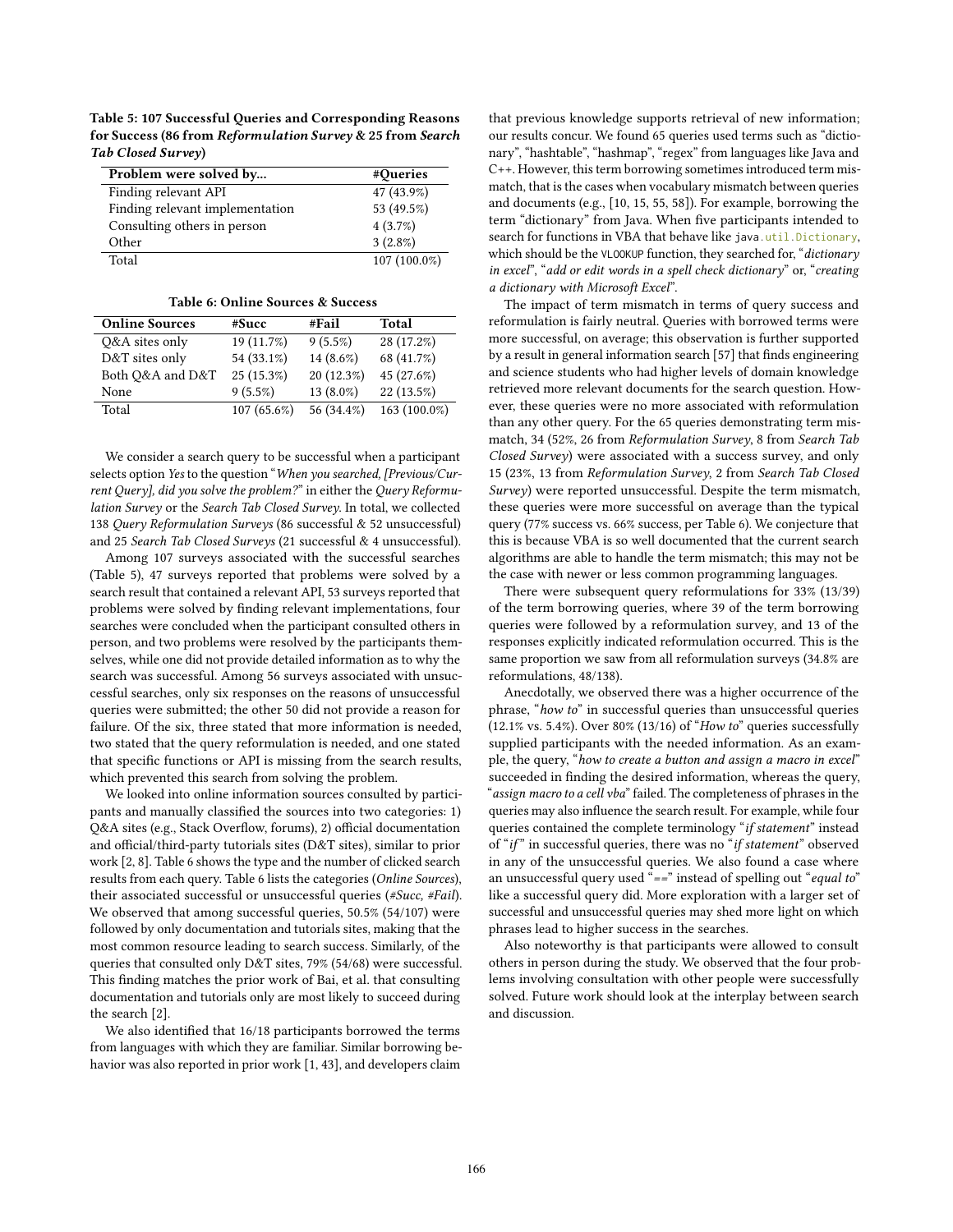| Table 7: Summary on Findings of The Original Study [39] and This Study |  |  |  |  |
|------------------------------------------------------------------------|--|--|--|--|
|------------------------------------------------------------------------|--|--|--|--|

| Professionals [39]                                                  | <b>Subsequent Language Learners</b>                                  |  |  |
|---------------------------------------------------------------------|----------------------------------------------------------------------|--|--|
| Why do they search?                                                 |                                                                      |  |  |
| RQ1: Developers use code search to answer questions a wide range    | RQ1: Most searches are associated to goals of exploring for example  |  |  |
| of topics, including how to do something, learning what code does,  | code and designing a new feature. Subsequent language learners       |  |  |
| and determining why code is behaving as it is.                      | also search for debugging.                                           |  |  |
| What are they looking for?                                          |                                                                      |  |  |
| RQ2: Developers search for examples more than anything else.        | RQ1: Subsequent language learners search for example code more       |  |  |
| Developers navigate code search tools even through code they        | than anything else. All participants search for exploring regardless |  |  |
| know well.                                                          | of the familiarity to the code.                                      |  |  |
| Query properties                                                    |                                                                      |  |  |
| RQ3: The average length of the queries was 1.85 words. Most queries | RQ2: The average length of the queries is 5.6 words. Most queries    |  |  |
| were scoped to a subset of the code repository.                     | contain keywords "VBA" and "excel" to restrict the search.           |  |  |
| RQ3: Nearly a third of searches are incrementally performed         | RQ2: Only 35% (48/138) of the suspected reformulations were actual   |  |  |
| through query reformulation.                                        | reformulations. Adopting the reformulation definition from the       |  |  |
|                                                                     | original study, we found only 5.2% (12/229) of the queries had an    |  |  |
|                                                                     | edit distance of one.                                                |  |  |
| Time between queries                                                |                                                                      |  |  |
| RQ3: A typical professional developer requires eight seconds (av-   | RQ2: A typical subsequent language learner requires three minutes    |  |  |
| erage of 23 seconds) to scan the search results, determine if they  | (average of five minutes) to scan the search results, determine if   |  |  |
| meet their needs, and reformulate an initial query.                 | they meet their needs, and reformulate an initial query.             |  |  |
| <b>Search frequency</b>                                             |                                                                      |  |  |
| RQ4: An average professional developer composes 12 search queries   | RQ2: An average subsequent language learners compose 12.7            |  |  |
| per weekday.                                                        | queries in a 90-minute lab session.                                  |  |  |
| Clicks per query                                                    |                                                                      |  |  |
| RQ4: Each query lead to 1.3 clicks on average. Most micro-sessions  | RQ2: Each query lead to three clicks on average. Most search ses-    |  |  |
| contain one search without any clicks.                              | sions contain one search followed by at least two clicks.            |  |  |
| Clicks vs. Search goal                                              |                                                                      |  |  |
| RQ5: Most searches on code reviews (determine why) lead to multi-   | RQ2: Most searches on exploring new content/topics and all de-       |  |  |
| ple clicks. Developers also make multiple searches and clicks when  | bugging search activities led to one search followed by multiple     |  |  |
| exploring for example code and designing.                           | clicks                                                               |  |  |
| Clicks vs. Code familiarity                                         |                                                                      |  |  |
| RQ5: Code familiarity does not mean less clicks.                    | RQ2: Code familiarity does not mean less clicks.                     |  |  |
| <b>Search success</b>                                               |                                                                      |  |  |
| N/A                                                                 | RQ3: Learners frequently borrow terms from familiar languages,       |  |  |
|                                                                     | and hence be more successful than the typical query. The most suc-   |  |  |
|                                                                     | cessful searches occur when looking for APIs or implementations.     |  |  |

# **4 DISCUSSION**

In this section, we compare the student search behavior to professionals, provide the suggestions to improve search success, and discuss the potential threats to validity.

# **4.1 Comparison of search behaviors between professional developers and subsequent language learners**

Our study can be viewed as a partial replication of the original study methodology [39] with a drastically different context. In our study, we investigated how subsequent language learners search for code in an unfamiliar programming language, rather than using professional developers conducting their daily work. Like the original study, we explored the reasons why participants search, the properties of search queries, and search sessions in micro level. To extend the original study [39], we analyzed the properties of successful queries with the survey responses collected right after either a search activity or a search tab being closed. We also explicitly ask about query reformulation instead of speculating based on query edit distance. Table 7 summarized the similarities and differences of the main findings of the original study and this study.

For example, search sessions observed in this study were more likely to have at least two clicks after one search activity (55%), while the professionals click no result in the most search sessions (38.8%). While it only took professionals 23 seconds to reformulate or make a new query, learners usually spent five minutes before reformulating or starting a new query. Learners searched more frequently than the professionals did (13 queries/hr vs. 12 queries/day).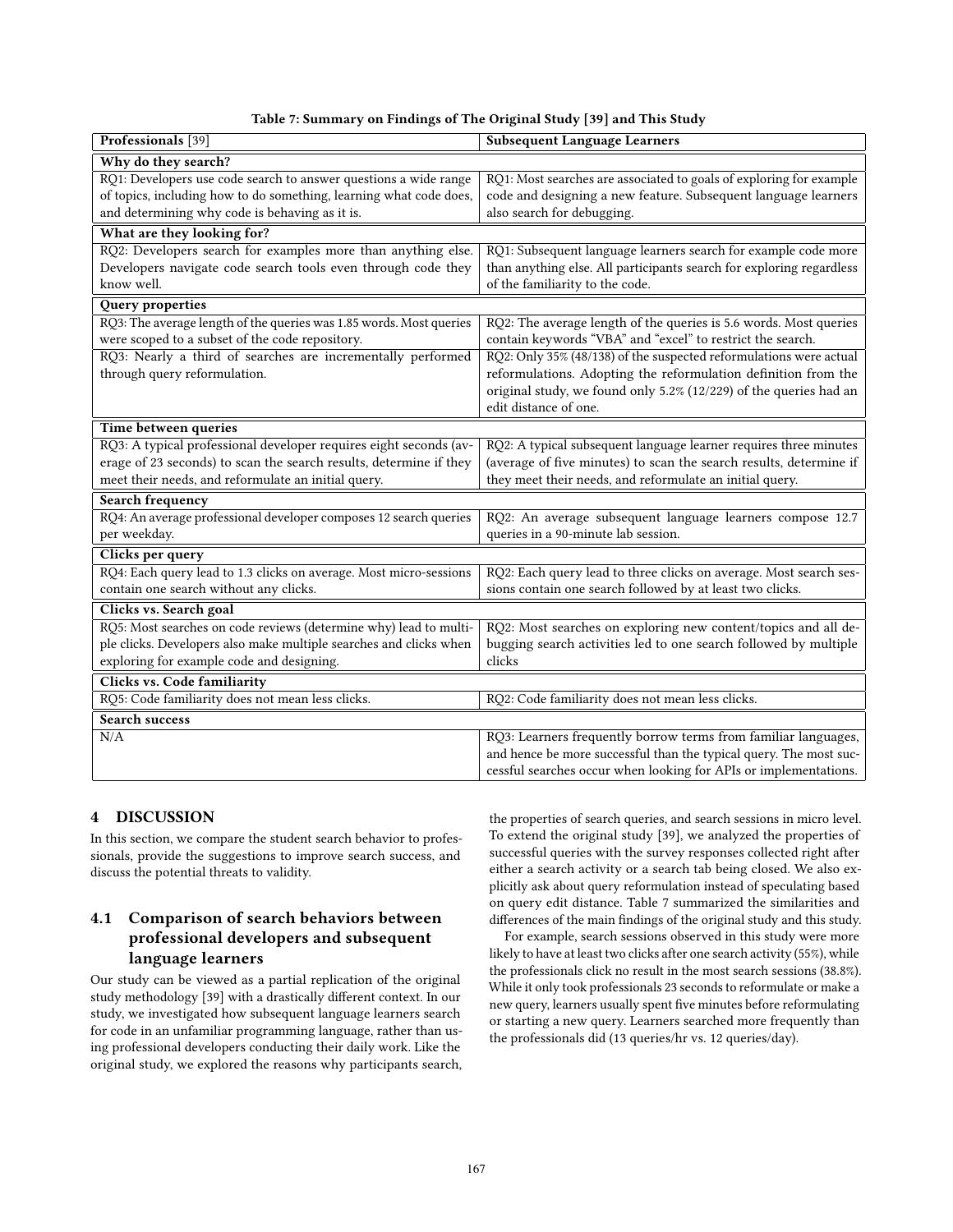# **4.2 Successful Search Behaviors for Subsequent Language Learners**

Search success in this study was associated with consulting official documentation and tutorials rather than on Q&A sites (e.g., Stack Overflow). Additionally, mapping the context in an unfamiliar languages to previous knowledge in a familiar language, and borrowing the corresponding terms, also led to search success. Lastly, natural language phrases were more associated with success than coding shortcuts. For example, spelling out "equals" instead of "==", and search with "if statement" instead of "if". These behaviors may increase the likelihood of finding relevant results, at least in contexts similar to the one studied here.

# **4.3 Implications**

Our results have implcations for future work in the following research areas:

*4.3.1 Debugging with Spreadsheets and Search.* Search has become an important process during debugging tasks [39]. Prior work on debugging spreadsheets has shown that end-user programmers use eight strategies when debugging in spreadsheets [50]. These are: dataflow, testing, code inspection, specification checking, color following, to-do listing, fixing formulas, and spatial. However, code search was not part of the equation. In our study, all debuggingrelated search queries aimed to fix the formulas. This is likely due to the design of the study, which aimed to explore how participants use search for learning a new language, and is not reflective of general debugging strategies used in spreadsheets. However, future work should explore the interplay between search and the spreadsheet debugging strategies, especially in the context of larger tasks.

*4.3.2 Query Reformulation with Domain Knowledge.* Various strategies for reformulation have been adopted by researchers, such as a small edit distance [39] or a potentially large edit distance [23, 34]. In this work, we trigger a reformulation survey when the distance between a current query and the previous query is at least two, measured using Levenshtein distance. The survey responses provide a ground truth from participants about whether or not they are performing a reformulation. What we find is that of the 138 reformulation survey responses, 90 explicitly state that they were not reformulating, showing a 65.2% false positive rate for this approach to reformulation detection. In prior work [39], a Levenshtein distance of at most one was used to identify reformulation. In their dataset, nearly one third of the searches were flagged as reformulation, whereas in our study only 5.2% were flagged as reformulation using that same approach (Table 7). When we looked at distances between non-reformulated and reformulated queries (Section 3.2), we find that the average edit distances are similar, making it difficult to use edit distance alone to indicate reformulation.

Reformulation detection based on edit distance alone seems suspect. Still, we find that approximately 1/3 of the queries that triggered the reformulation survey were actual reformulations. This frequency of manual reformulation motivates other efforts by software engineering researchers to automatically reformulate queries based on query properties, hence reducing developer efforts [15].

*4.3.3 API Translation.* Shrestha, et al. [43] point out that developers usually face a selection barrier [26] when moving to a new programming language, and searching for the right terminology and code example is difficult. They also concluded that learning a language is difficult when there is little to no mapping of features to previous languages [43]. While in this study term mismatch was not an issue for developers in that reformulation was not more likely and search success was actually higher, we conjecture that this was due to the study context. VBA was chosen because it is well-documented, and the participants seemed to benefit from this. For languages or APIs that are less well documented, we envision "API translators" that can map an API in one language to a destination language and provide short sample code would assist developers to work and learn more efficiently, especially when migrating languages, or working with new, unfamiliar languages. Some of these features are present in tools like Mica [49], which can assist developers in finding the right API classes and methods given a description of the desired functionality. Chen, et al. [9] also present an approach that can recommend analogical libraries for different programming languages or different mobile platforms given a library.

### **4.4 Threats to Validity**

Participants knew their searching and browsing activities were being recorded, and were periodically surveyed, which may have influenced their behavior.

Some metrics used in this study may not be consistent across participants, such as #avgClick/Query and #avgQuery, since the search results and available documents may vary due to the personalized search results. In addition, the Chrome extension did not record if a search query was a result of using an auto-complete query suggestion. Future studies should enforce non-personal results and detect auto-complete.

Participants were required to work on these tasks in a lab environment in a limited time, which could potentially impact their search behaviors. Response bias may be introduced in the participant self-reported surveys, and impacted the validity of surveys.

All participants were graduate students and the majority claimed that their overall programming skills ranged from intermediate to expert (17/18). Therefore, the results may not generalize to other populations. A replication with a more diverse and larger set of students is needed.

We use survey responses on the reformulation survey as ground truth for reformulations. However, participants may have different notions about what is and is not reformulation, which may impact the validity of the ground truth.

The conclusions were drawn based on our participants' search behaviors when using VBA, an event-driven programming language used by Excel, which may not generalize to learning other languages.

# **5 RELATED WORK**

We focus on related work that investigates code search behaviors, explores end-users' engagement with spreadsheets, and discusses the learning barriers in programming systems.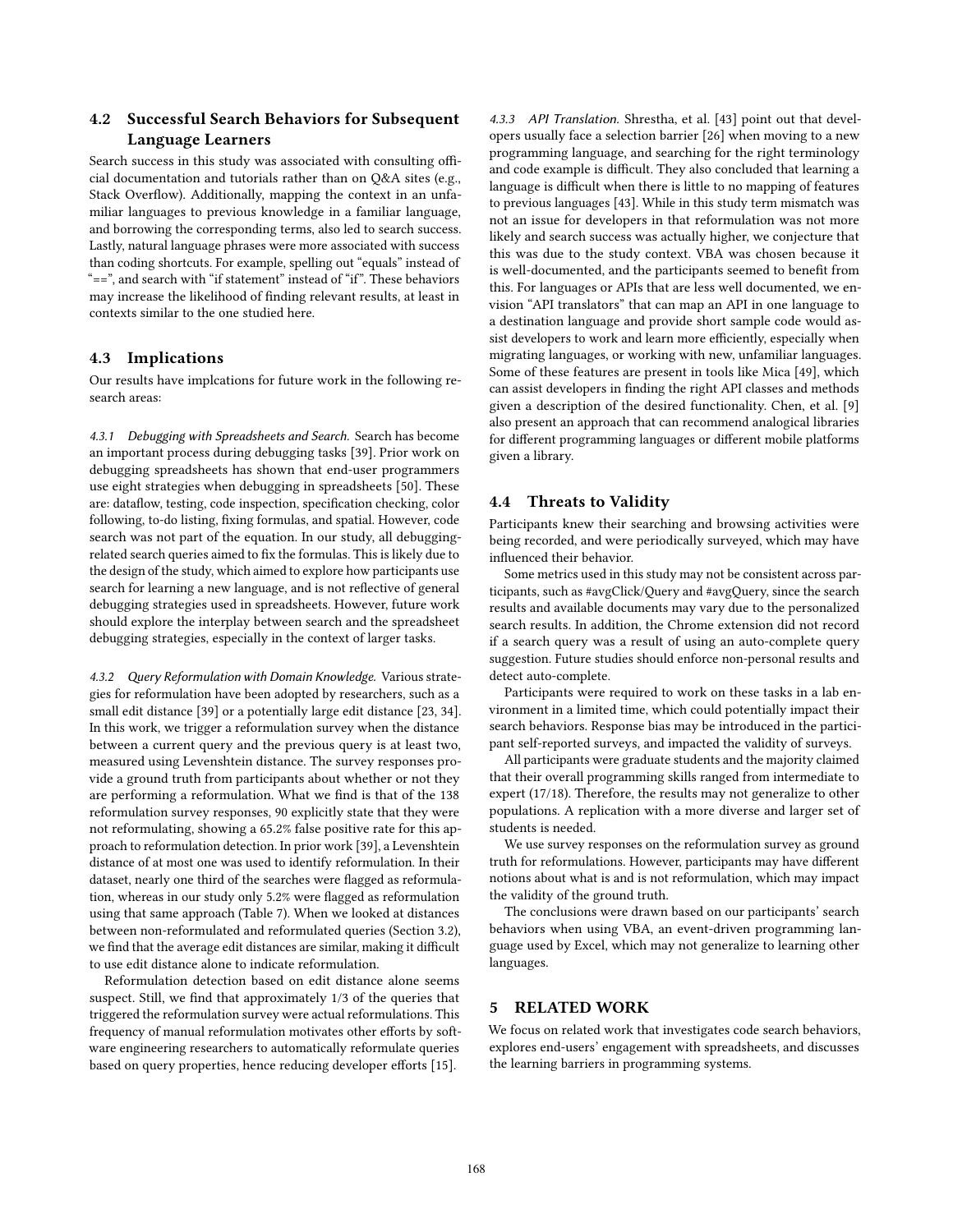# **5.1 Code Search**

As with our study, research on general information search has also involved student subjects (e.g., [52, 57]). Of particular relevance, one study found that university students perceived study-oriented topics as harder to search for than daily life information [52]. Prior work on code search has yielded similar results, finding that code search tasks take more effort than information search tasks [34].

Various studies focusing specifically on code search have been performed by surveying participants about the reasons why they searched [21, 39, 45, 54], the tools they searched with [46], the popular search sites [48], as well as their selection criteria for code [27]. Different data analysis strategies are also adopted, for example, some studies focused on directly observing participants' behaviors [47], while some other studies focused on collecting and analyzing the logs, such as works done by Brandt, et al. [7, 8], with participant solving the pre-selected tasks. Sadowski and colleagues [39] also combined surveys and logs to analyze developers' code search behavior when working on daily tasks.

Automatic API recommendation and query reformulations are also being studied. Rahman, et al. proposed a novel query reformulation technique, which can translate a natural language code search query into a ranked list of relevant Java APIs [35, 36]. Various strategies for reformulation have been adopted by researchers, such as a small edit distance [39] or a potentially large edit distance [23, 34]. In this work, we explicitly ask participants about whether or not their query is a reformulation in an effort to avoid issues around automated detection of query reformulation.

Researchers [4, 34] specifically explored search sessions to learn the usage of the web search by software engineers. They concluded that the major intentions of web search are finding information to 1) debug an error or an issue, 2) accomplish a specific task, 3) learn about a topic and 4) learn about a specific API element. The researchers also suggested that code related queries are more verbose [34]. Code related queries also lead to higher rates of reformulation, longer dwell time, and fewer clicks [4, 34].

Various code search tools have been developed to facilitate developers with searching for the desired code, such as Koders, Krugle, and Sourcegraph. Despite these efforts, Google remains the most popular general-purpose search engine with developers [46, 48], which is why we target it in our study.

#### **5.2 Learning Barriers & Code Examples**

Learning barriers in programming systems can arise from the environment and accompanying libraries [26]. Ko, et al. observed that learners sometimes knew what set of interfaces could achieve a behavior, but did not know how to use and coordinating them. The use and coordination barriers are hard to overcome without well-written documentation and code examples [26].

Prior studies point out that it is essential for API documentation to provide developers, especially those who are trying to learn a particular API, with sufficient and adequate code examples [33, 37, 43]. Parnin and Treude [33] observe that 90% of code-related blog posts contain code examples and snippets, with a media of three code snippets per post. McLellan, et al. [30] also summarize that the code examples supported several different learning activities, such as understanding the libraries, protocols, and usage context.

These studies echo our findings that 93.4% of the problems that learners encountered were successfully solved by finding relevant API and code implementations (43.9% & 49.5% respectively, Section 3.3), and the most successful searches are those that consult resources with examples, such as documentation and official/thirdparty tutorials.

#### **5.3 End-User Programming and Spreadsheets**

End-user programming is defined as "programming to achieve the result of a program primarily for personal, rather public use" [25]. Unlike professional developers who are employed to build, maintain and test software over time, end-user developers write programs to support goals in their own domains of expertise [12, 25, 31]. According to Scaffidi, et al., over 45 million end users reported that they "used spreadsheets or databases" in workplaces in 2001 [40]; however, only 20% of these workers indicated that they also "do programming." However, 44% of spreadsheets contained formulas, providing evidence of programming in spreadsheets [13].

Various studies have been done on spreadsheets, such as testing [38], code smells in formulas [12, 17, 22] and tools for spreadsheet formula transformation [16]. However, none study how endusers learn to program in spreadsheets, what challenges they encounter during programming, and how they approach solutions. Our work, while not specifically targeting end-users, provides some insights challenges encountered when learning VBA automation.

# **6 CONCLUSION AND FUTURE WORK**

We studied how graduate students search when solving programming tasks in a new language. We find that subsequent programming language learners search with the purposes of exploring for example code, designing new features and understanding why code performs as it does. Learners composed more verbose queries, and required longer time to scan through the search result than professional developers did [39]. Consulting colleagues/friends in person could improve the chance to solve a problem. Consulting documentation and tutorials is more indicative of success in a search than consulting Q&A sites. Queries that focus on how something works are more likely to succeed when being composed with the structure, "How to do...". Learns frequently borrowed terms from languages with which they are familiar when searching for examples in an unfamiliar language. The term borrowing queries were more likely to success than the typical query on average.

For future work, a replication study with a more diverse and larger set of subsequent programming language learners is suggested to better generalize how learners search. Techniques that can determine the relative APIs/libraries based on the context in the queries, provide query reformulation suggestions according to the search goals, map APIs between programming languages and present sample code are suggested to support more programming languages. Another suggestion for future work is to explore how to detect and correct the term mismatch in queries during the language migration.

# **ACKNOWLEDGMENTS**

This material is based upon work supported by the National Science Foundation under Grant No. 1645136 and Grant No. 1749936.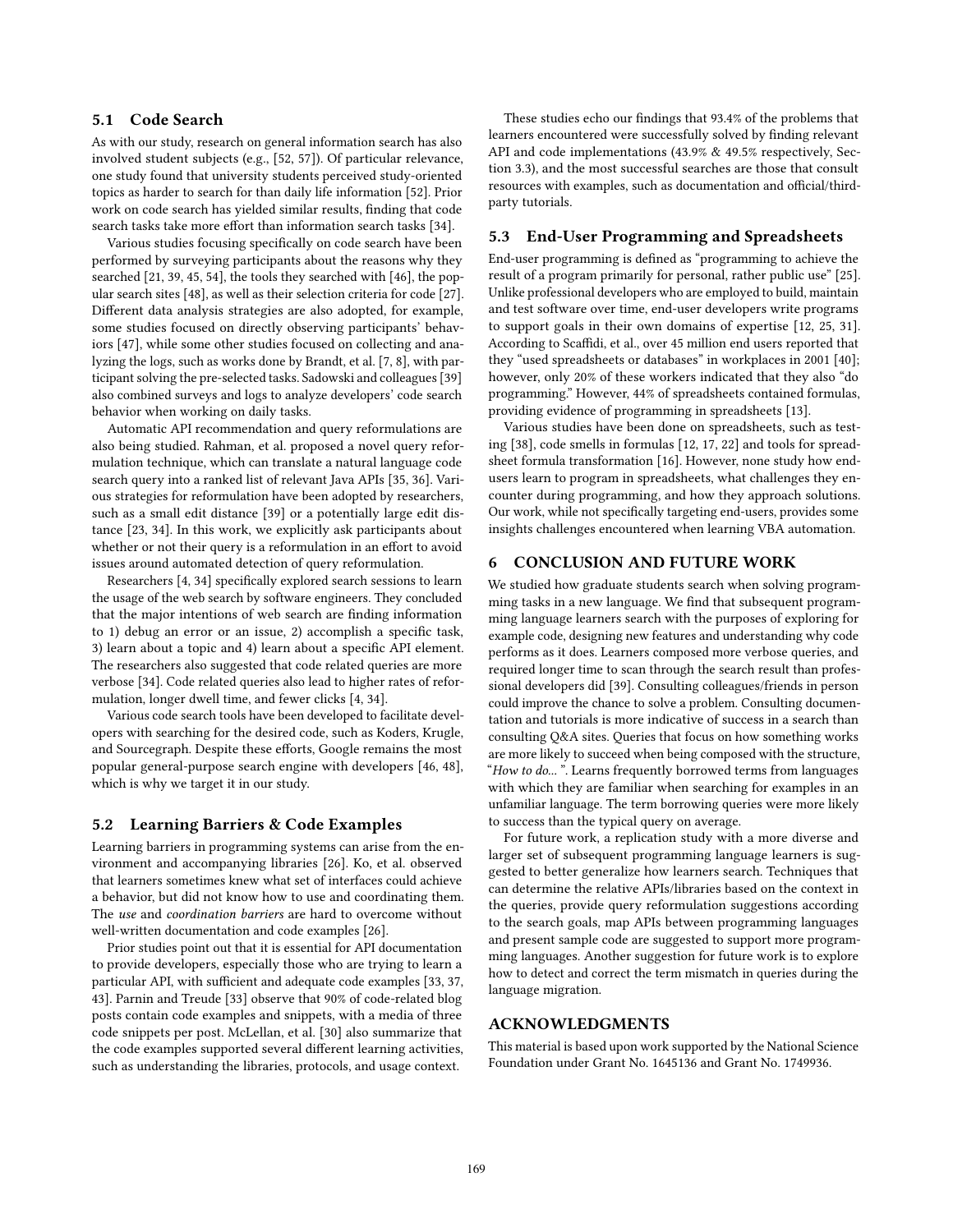### **REFERENCES**

- [1] William R. Aue, Amy Criss, and Matthew D. Novak. 2017. Evaluating mechanisms of proactive facilitation in cued recall. Journal of Memory and Language 94 (1 6 2017), 103–118.
- [2] Gina R. Bai, Brian Clee, Nischal Shrestha, Carl Chapman, Cimone Wright, and Kathryn T. Stolee. 2019. Exploring Tools and Strategies Used During Regular Expression Composition Tasks. In IEEE/ACM International Conference on Program Comprehension (ICPC 2019).
- [3] Sushil Bajracharya, Trung Ngo, Erik Linstead, Yimeng Dou, Paul Rigor, Pierre Baldi, and Cristina Lopes. 2006. Sourcerer: A Search Engine for Open Source Code Supporting Structure-based Search. In Symposium on Object-oriented Programming Systems, Languages, and Applications (OOPSLA '06). 681–682.
- [4] Chetan Bansal, Thomas Zimmermann, Ahmed Hassan Awadallah, and Nachiappan Nagappan. 2019. The Usage of Web Search for Software Engineering. (2019). arXiv:cs.SE/1912.09519
- [5] Veronika Bauer, Jonas Eckhardt, Benedikt Hauptmann, and Manuel Klimek. 2014. An Exploratory Study on Reuse at Google. In International Workshop on Software Engineering Research and Industrial Practices (SER&IPs 2014). 14–23.
- [6] Matt Bower and Annabelle McIver. 2011. Continual and Explicit Comparison to Promote Proactive Facilitation During Second Computer Language Learning. In Conference on Innovation and Technology in Computer Science Education (ITiCSE '11). 218–222.
- [7] Joel Brandt, Mira Dontcheva, Marcos Weskamp, and Scott R. Klemmer. 2010. Example-centric Programming: Integrating Web Search into the Development Environment. In Proceedings of the SIGCHI Conference on Human Factors in Computing Systems (CHI '10). 513–522.
- [8] Joel Brandt, Philip J. Guo, Joel Lewenstein, Mira Dontcheva, and Scott R. Klemmer. 2009. Two Studies of Opportunistic Programming: Interleaving Web Foraging,<br>Learning, and Writing Code. In *Proceedings of the SIGCHI Conference on Human* Factors in Computing Systems (CHI '09). 1589–1598.
- [9] Chunyang Chen, Zhenchang Xing, and Yang Liu. 2019. What's Spain's Paris? Mining Analogical Libraries from Q&A Discussions. Empirical Softw. Engg. 24, 3 (June 2019), 1155–1194.
- [10] Tonya Custis and Khalid Al-Kofahi. 2007. A New Approach for Evaluating Query Expansion: Query-document Term Mismatch. In Proceedings of the International ACM SIGIR Conference on Research and Development in Information Retrieval (SIGIR '07). 575–582.
- [11] Frederico A. Durão, Taciana A. Vanderlei, Eduardo S. Almeida, and Silvio R. de L. Meira. 2008. Applying a Semantic Layer in a Source Code Search Tool. In Symposium on Applied Computing (SAC '08). 1151–1157.
- [12] F. Hermans and B. Jansen and S. Roy and E. Aivaloglou and A. Swidan and D. Hoepelman. 2016. Spreadsheets are Code: An Overview of Software Engineering Approaches Applied to Spreadsheets. In 2016 IEEE 23rd International Conference on Software Analysis, Evolution, and Reengineering (SANER), Vol. 5. 56–65.
- [13] Marc Fisher and Gregg Rothermel. 2005. The EUSES Spreadsheet Corpus: A Shared Resource for Supporting Experimentation with Spreadsheet Dependability Mechanisms. In Workshop on End-user Software Engineering (WEUSE I). 1-5.
- [14] Steve Fox, Kuldeep Karnawat, Mark Mydland, Susan Dumais, and Thomas White . 2005. Evaluating Implicit Measures to Improve Web Search. In ACM:TOIS (acm:tois ed.), Vol. 23. 147–168.
- [15] Sonia Haiduc, Gabriele Bavota, Andrian Marcus, Rocco Oliveto, Andrea De Lucia, and Tim Menzies. 2013. Automatic query reformulations for text retrieval in software engineering. In 2013 35th International Conference on Software Engineering (ICSE). IEEE, 842–851.
- [16] Felienne Hermans and Danny Dig. 2014. BumbleBee: A Refactoring Environment for Spreadsheet Formulas. In Proceedings of the 22Nd ACM SIGSOFT International Symposium on Foundations of Software Engineering (FSE 2014). 747–750.
- [17] F. Hermans, M. Pinzger, and A. van Deursen. 2012. Detecting code smells in spreadsheet formulas. In 2012 28th IEEE International Conference on Software Maintenance (ICSM). 409–418.
- [18] Reid Holmes and Gail C. Murphy. 2005. Using Structural Context to Recommend Source Code Examples. In Proceedings of the International Conference on Software Engineering (ICSE '05). 117–125.
- [19] J. Holvitie, T. Rajala, R. Haavisto, E. Kaila, M. Laakso, and T. Salakoski. 2012. Breaking the Programming Language Barrier: Using Program Visualizations to Transfer Programming Knowledge in One Programming Language to Another. In 2012 IEEE 12th International Conference on Advanced Learning Technologies. 116–120.
- [20] Jeff Huang and Efthimis N. Efthimiadis. 2009. Analyzing and Evaluating Query Reformulation Strategies in Web Search Logs. In Proceedings of the ACM Conference on Information and Knowledge Management (CIKM '09). 77–86.
- [21] M. Hucka and M.J. Graham. 2018. Software search is not a science, even among scientists: A survey of how scientists and engineers find software. Journal of Systems and Software 141 (2018), 171 – 191.
- [22] B. Jansen and F. Hermans. 2015. Code smells in spreadsheet formulas revisited on an industrial dataset. In 2015 IEEE International Conference on Software Maintenance and Evolution (ICSME). 372–380.
- [23] Bernard J. Jansen, Amanda Spink, Chris Blakely, and Sherry Koshman. 2007. Defining a Session on Web Search Engines: Research Articles. J. Am. Soc. Inf. Sci. Technol. 58, 6 (April 2007), 862–871.
- [24] Thorsten Joachims, Laura Granka, Bing Pan, Helene Hembrooke, Filip Radlinski, and Geri Gay. 2007. Evaluating the Accuracy of Implicit Feedback from Clicks and Query Reformulations in Web Search. ACM Trans. Inf. Syst. 25, 2, Article 7 (April 2007).
- [25] Amy J. Ko, Robin Abraham, Laura Beckwith, Alan Blackwell, Margaret Burnett, Martin Erwig, Chris Scaffidi, Joseph Lawrance, Henry Lieberman, Brad Myers, Mary Beth Rosson, Gregg Rothermel, Mary Shaw, and Susan Wiedenbeck. 2011. The State of the Art in End-user Software Engineering. ACM Comput. Surv. 43, 3, Article 21 (April 2011), 44 pages.
- [26] Amy J. Ko, Brad A. Myers, and Htet Htet Aung. 2004. Six Learning Barriers in End-User Programming Systems. In Proceedings of the 2004 IEEE Symposium on Visual Languages - Human Centric Computing (VLHCC '04). IEEE Computer Society, Washington, DC, USA, 199–206.
- [27] Amy J. Ko, Brad A. Myers, Michael J. Coblenz, and Htet Htet Aung. 2006. An Exploratory Study of How Developers Seek, Relate, and Collect Relevant Information During Software Maintenance Tasks. IEEE Trans. Softw. Eng. 32, 12 (Dec. 2006), 971–987.
- [28] Otávio Augusto Lazzarini Lemos, Sushil Krishna Bajracharya, and Joel Ossher. 2007. CodeGenie: A Tool for Test-driven Source Code Search. In Companion to the ACM SIGPLAN Conference on Object-oriented Programming Systems and Applications Companion (OOPSLA '07). 917–918.
- [29] Philip Mayer and Alexander Bauer. 2015. An Empirical Analysis of the Utilization of Multiple Programming Languages in Open Source Projects. In Proceedings of the 19th International Conference on Evaluation and Assessment in Software Engineering (EASE '15). ACM, New York, NY, USA, Article 4, 10 pages.
- [30] S. G. McLellan, A. W. Roesler, J. T. Tempest, and C. I. Spinuzzi. 1998. Building More Usable APIs. IEEE Software 15, 3 (May 1998), 78–86.
- [31] Bonnie A. Nardi. 1993. A Small Matter of Programming: Perspectives on End User Computing. MIT Press, Cambridge, MA, USA.
- [32] H.James Nelson, Gretchen Irwin, and David E. Monarchi. 1997. Journeys up the mountain: Different paths to learning object-oriented programming. Accounting, Management and Information Technologies 7, 2 (1997), 53 – 85.
- [33] Chris Parnin and Christoph Treude. 2011. Measuring API Documentation on the Web. In Proceedings of the 2Nd International Workshop on Web 2.0 for Software Engineering (Web2SE '11). ACM, New York, NY, USA, 25–30.
- [34] Md Masudur Rahman, Jed Barson, Sydney Paul, Joshua Kayan, Federico Andres Lois, Sebastian Fernandez Quezada, Christopher Parnin, Kathryn T. Stolee, and Baishakhi Ray. 2018. Evaluating how developers use general-purpose web-search for code retrieval. In Proceedings of the 15th International Conference on Mining
- Software Repositories, MSR 2018, Gothenburg, Sweden, May 28-29, 2018. 465–475. [35] Mohammad M. Rahman, Chanchal K. Roy, and David Lo. 2016. RACK: Automatic API Recommendation Using Crowdsourced Knowledge. In 2016 IEEE 23rd International Conference on Software Analysis, Evolution, and Reengineering (SANER), Vol. 1. 349–359.
- [36] Mohammad M. Rahman, Chanchal K. Roy, and David Lo. 2019. Automatic query reformulation for code search using crowdsourced knowledge. Empirical Software Engineering (21 Jan 2019).
- [37] M. P. Robillard. 2009. What Makes APIs Hard to Learn? Answers from Developers. IEEE Software 26, 6 (Nov 2009), 27–34.
- [38] S. Roy, F. Hermans, and A. van Deursen. 2017. Spreadsheet testing in practice. In 2017 IEEE 24th International Conference on Software Analysis, Evolution and Reengineering (SANER). 338–348.
- [39] Caitlin Sadowski, Kathryn T. Stolee, and Sebastian Elbaum. 2015. How Developers Search for Code: A Case Study. In Proceedings of the 2015 10th Joint Meeting on Foundations of Software Engineering (ESEC/FSE 2015). 191–201.
- [40] Christopher Scaffidi, Mary Shaw, and Brad Myers. 2005. Estimating the Numbers of End Users and End User Programmers. In Symposium on Visual Languages and Human-Centric Computing (VLHCC '05). IEEE Computer Society, Washington, DC, USA, 207–214.
- [41] Jean Scholtz and Susan Wiedenbeck. 1990. Learning second and subsequent programming languages: A problem of transfer. International Journal of Human-Computer Interaction 2, 1 (1990), 51–72.
- [42] Nischal Shrestha, Titus Barik, and Chris Parnin. 2018. It's Like Python But: Towards Supporting Transfer of Programming Language Knowledge. In 2018 IEEE Symposium on Visual Languages and Human-Centric Computing (VL/HCC). IEEE, 177–185.
- [43] Nischal Shrestha, Colton Botta, Titus Barik, and Chris Parnin. 2020. Here We Go Again: Why Is It Difficult for Developers to Learn Another Programming Language?. In 2020 IEEE/ACM 42nd International Conference on Software Engineering. To appear.
- [44] Susan Elliott Sim, Megha Agarwala, and Medha Umarji. 2013. A Controlled Experiment on the Process Used by Developers During Internet-Scale Code Search. New York, NY, 53–77.
- [45] S. E. Sim, C. L. A. Clarke, and R. C. Holt. 1998. Archetypal source code searches: a survey of software developers and maintainers. In Program Comprehension, 1998.